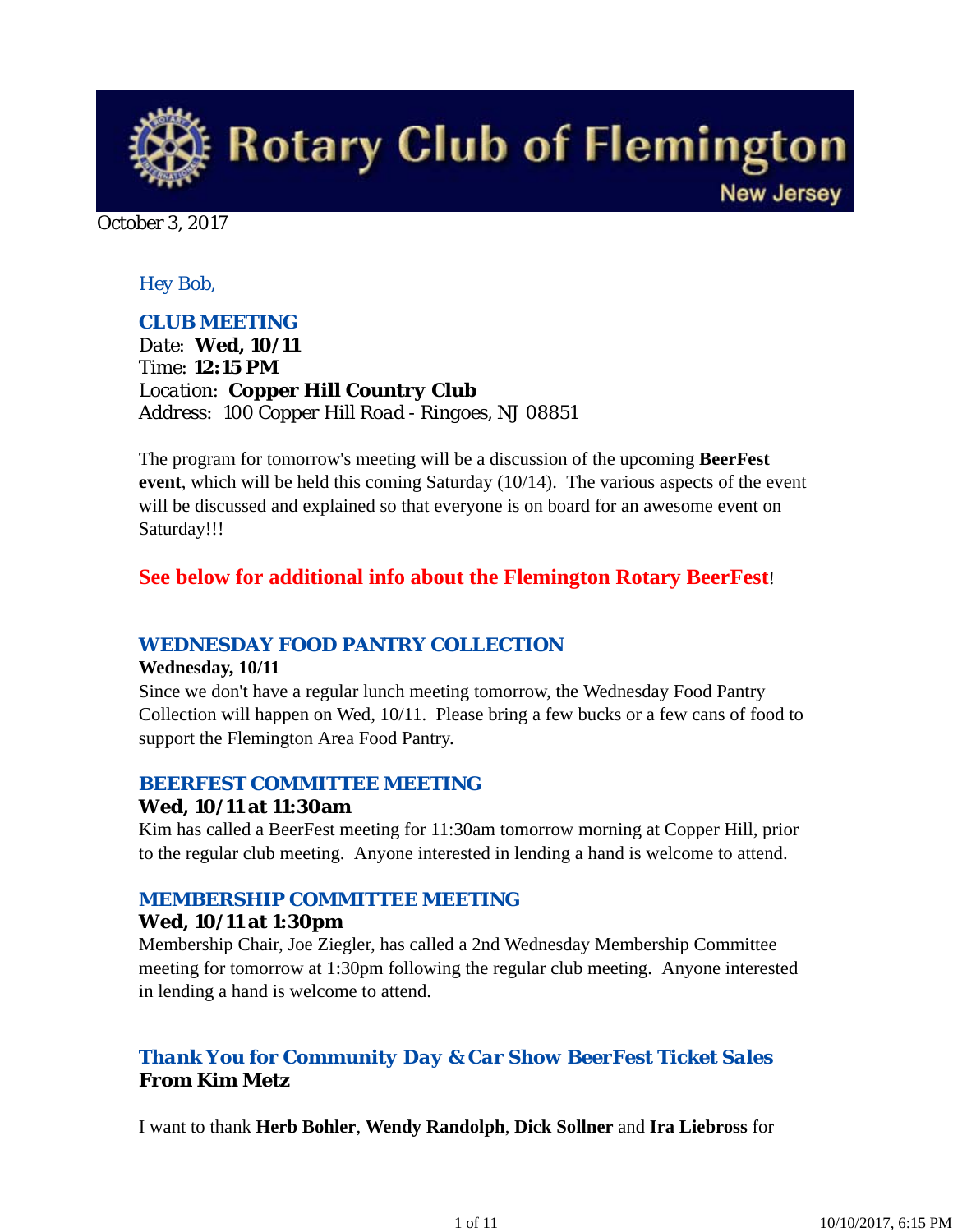promoting our Beerfest event this Saturday at the Raritan Township Community Day and at the last Car Show on Main Street. The result was a little spike in sales. Thank you very much!!!



### *EVENT SITE MAP for the BeerFest*

We have completed the **Event Site Map** layout for the Flemington Rotary BeerFest. There are (32) total tasting booths. **Click Here** to download a PDF of the map, which includes a listing of the attending breweries, cideries, mixed spirits and distillery booths that we will have.



### *FLEMINGTON ROTARY BEERFEST*

**Saturday, October 14, 2017** VIP Session: **12noon** to **1:00pm** General Session: **1:00pm** to **4:30pm** Liberty Village Outlet Marketplace

The **Flemington Rotary BeerFest** is an event that allows participants to taste and sample many different kinds of Craft Beers from a

variety of different Breweries. There will be Live Music from the **Laurie Vosburg Band** to enjoy and food available to purchase.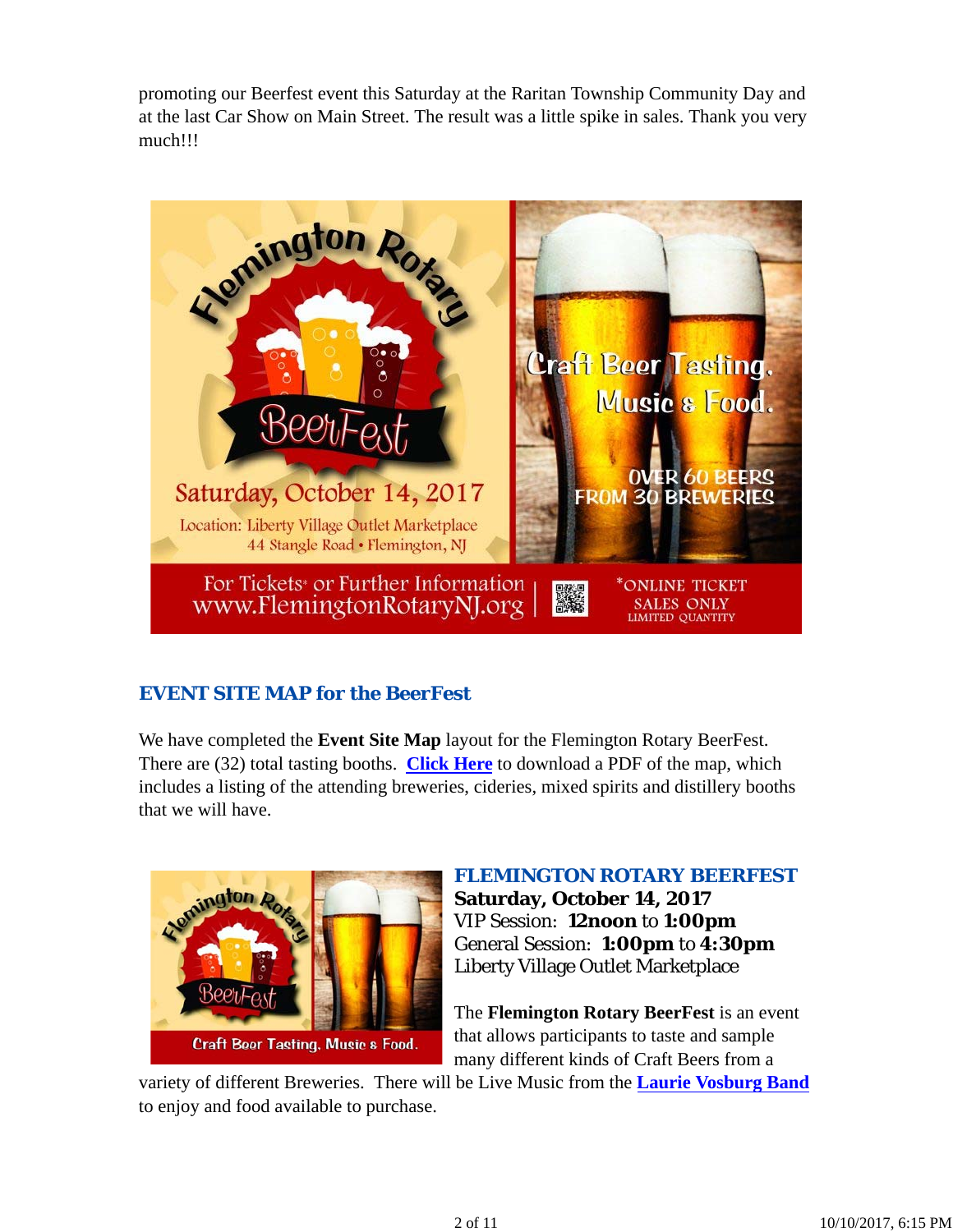# We plan to have more than **60 beers** from **30 breweries**. **Online TICKETS are now ON SALE!!!!**



**Click Here** to view the event website for additional details and to purchase tickets.

The event will take place within the open parking area of the **Liberty Village Outlet Marketplace**, located in Flemington, NJ. A limited number of tickets will be offered in two different tasting sessions.

**Sponsorship Opportunities!** We hope you will consider sponsoring the event! **Click Here** to download the **Sponsor Registration Form**, which includes an explanation of the different sponsor levels.



### *Flemington Rotary BeerFest* **Final List of Tasting Booths** For the Sat, 10/14 Event

We wanted to share the final list of Brewing Companies attending the BeerFest. **Click Here** to view the list of breweries, cideries plus distillery that are on board to date to attend the Flemington

Rotary BeerFest on Saturday, October 14th.

The following is the current list of **Breweries** attending:

- 1. **Allagash Brewing Co.**
- 2. **Cigar City Brewing**
- 3. **Conclave Brewing \*\***
- 4. **Demented Brewing**
- 5. **Dogfish Head Craft Brewery**
- 6. **Flounder Brewing Co.**
- 7. **Flying Dog Brewery**
- 8. **Founders Brewing Co.**
- 9. **Lancaster Brewing Co.**
- 10. **Lagunitas Brewing**
- 11. **Lone Eagle Brewing \*\***
- 12. **Neshaminy Creek Brewing**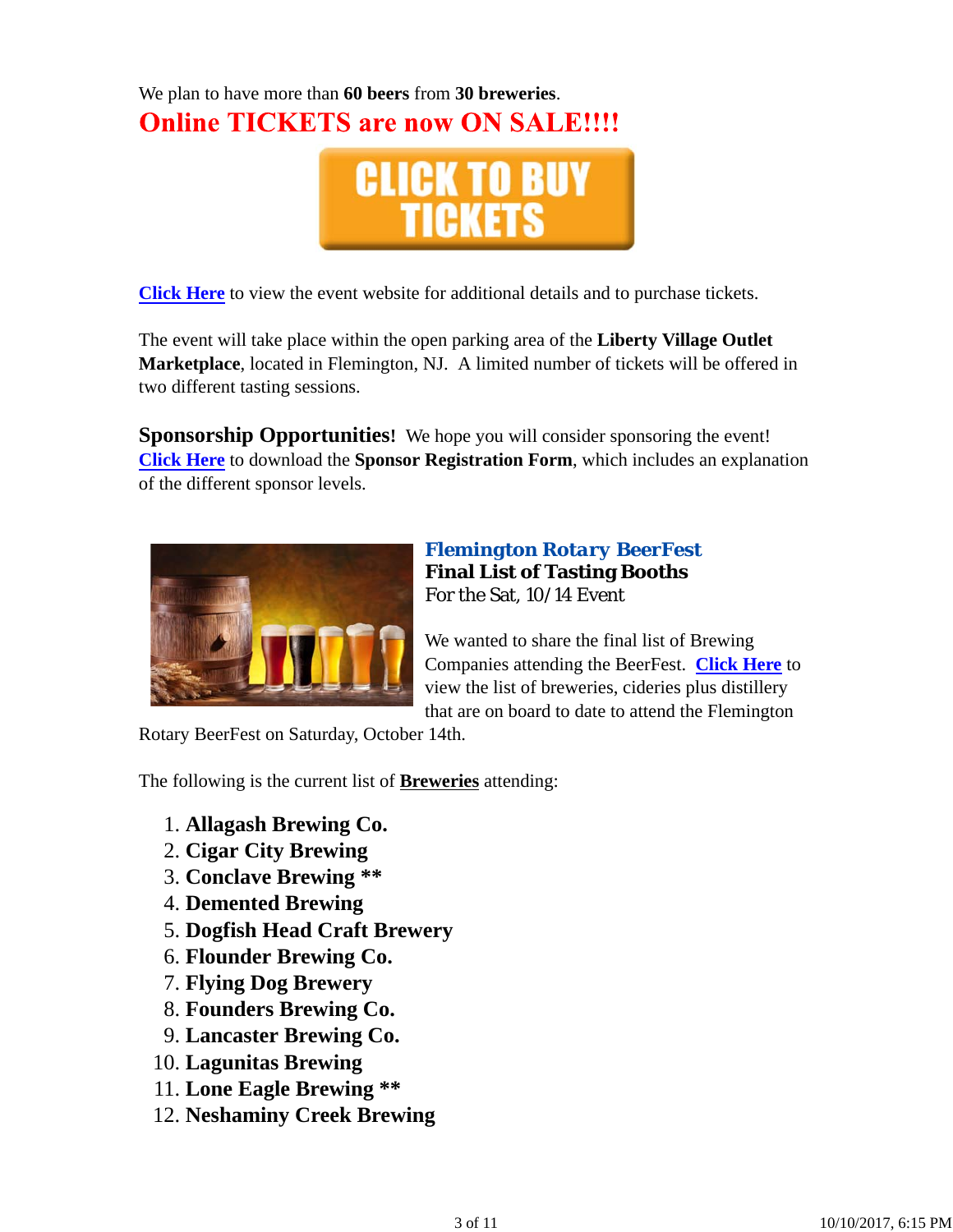- 13. **Oskar Blues Brewery**
- 14. **Pinelands Brewing Company**
- 15. **River Horse Brewing**
- 16. **Rogue**
- 17. **Schlafly Beer**
- 18. **Sixpoint Brewery**
- 19. **Smuttynose**
- 20. **Stone Brewing Co.**
- 21. **Three 3's Brewing**
- 22. **Troegs Brewing Co.**
- 23. **Two Roads Brewing Co.**
- 24. **Weyerbacher Brewing**

\*\*Note: The breweries listed with "**\*\***" above will have a special beer during the VIP Session.

The following is the current list of **Cideries** attending:

- 1. **Alltech Lexington Brewing & Distilling Co.**
- 2. **Austin Eastciders**
- 3. **Bad Seed Cider Co.**
- 4. **Ironbound Hard Cider**
- 5. **Mighty Swell Sparkling Cocktails**
- 6. **Wyndridge Farm**

The following is the **Distillery** attending:

### 1. **Skunktown Distillery**

### *PROPOSED NEW MEMBER* **Jeffrey Moore**

The Membership Committee and Board have approved **Jeff Moore** for potential membership in the Rotary Club of Flemington. Jeff has been proposed by Joe Ziegler and has attended several of our club meetings. He would have the proposed classification of "**Education - Secondary**". Jeff is the Superintendent for the Hunterdon Central Regional High School. He resides in Delran, NJ.

Kim announced this information at the 9/27/2017 lunch meeting. Members had until the end of business on Tuesday, 10/3/2017 to submit a written objection to the board. Since no objections were received, Jeff is eligible for membership and will have his Orientation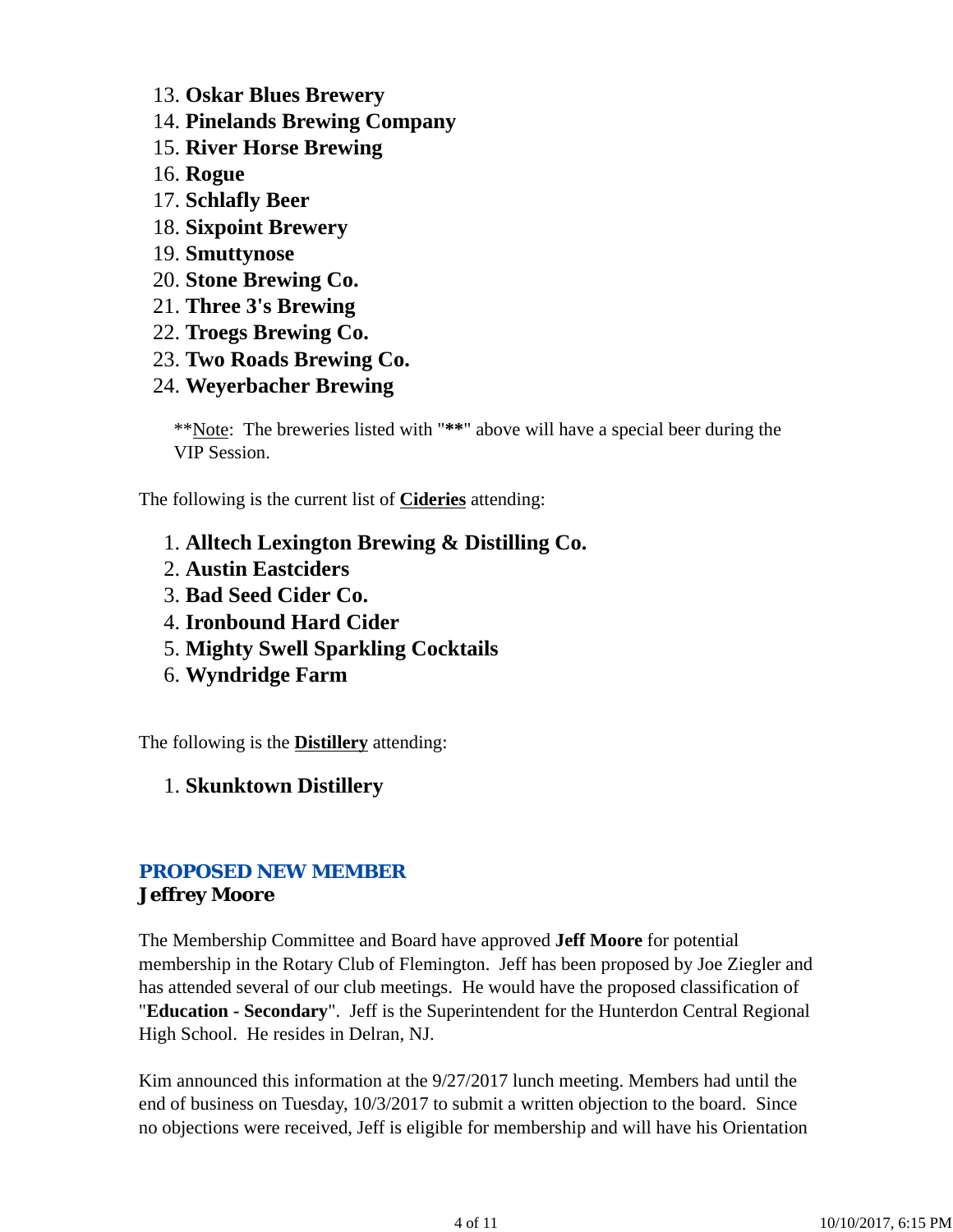meeting scheduled.

### *RIDES for JOHN ZULLO* **From Sandy Clark Updated 10/10/2017**

Five Rotarians have volunteered to drive John Zullo to and from our weekly meetings. John would not be attending meetings on a regular basis if it weren't for this ride sharing. An updated (and tentative) driving schedule for the next several weeks can be seen below. This will be revised as necessary in each weekly E-Monger. Scheduled drivers should contact Sandy Clark at least 24 hours before the Wednesday meeting if they become unable to drive. At the same time, John will call the scheduled driver at least a day in advance if he does not plan to attend the meeting.

#### **Proposed Schedule of Rides for John Zullo**

- Oct. 11 Terry Martin
- Oct. 18 Harry Mazujian
- Oct. 25 Sandy Clark
- Nov. 1 Ken Skowronek

### *Joint HUNTERDON COUNTY ROTARY MEETING*

Date: **Thursday, November 9** Time: **5:30pm to 7pm** Location: To Be Determined Cost: Estimated at **\$25 per Person**

A joint meeting is currently being planned for the Hunterdon County Rotary Clubs. Since the date is a few days before Veterans Day, the speakers will be a group of WWII and Vietnam War Veterans. The evening will include appetizers, but no actual dinner is being planned. More details to follow as they become available.



#### *Find us on Facebook*

Click the image to the left to connect with the Rotary Club of Flemington, NJ on Facebook.



*The Flemington Rotary MEMBER DIRECTORY Is Updated on the Website*

A PDF copy of the Club Directory kept on the club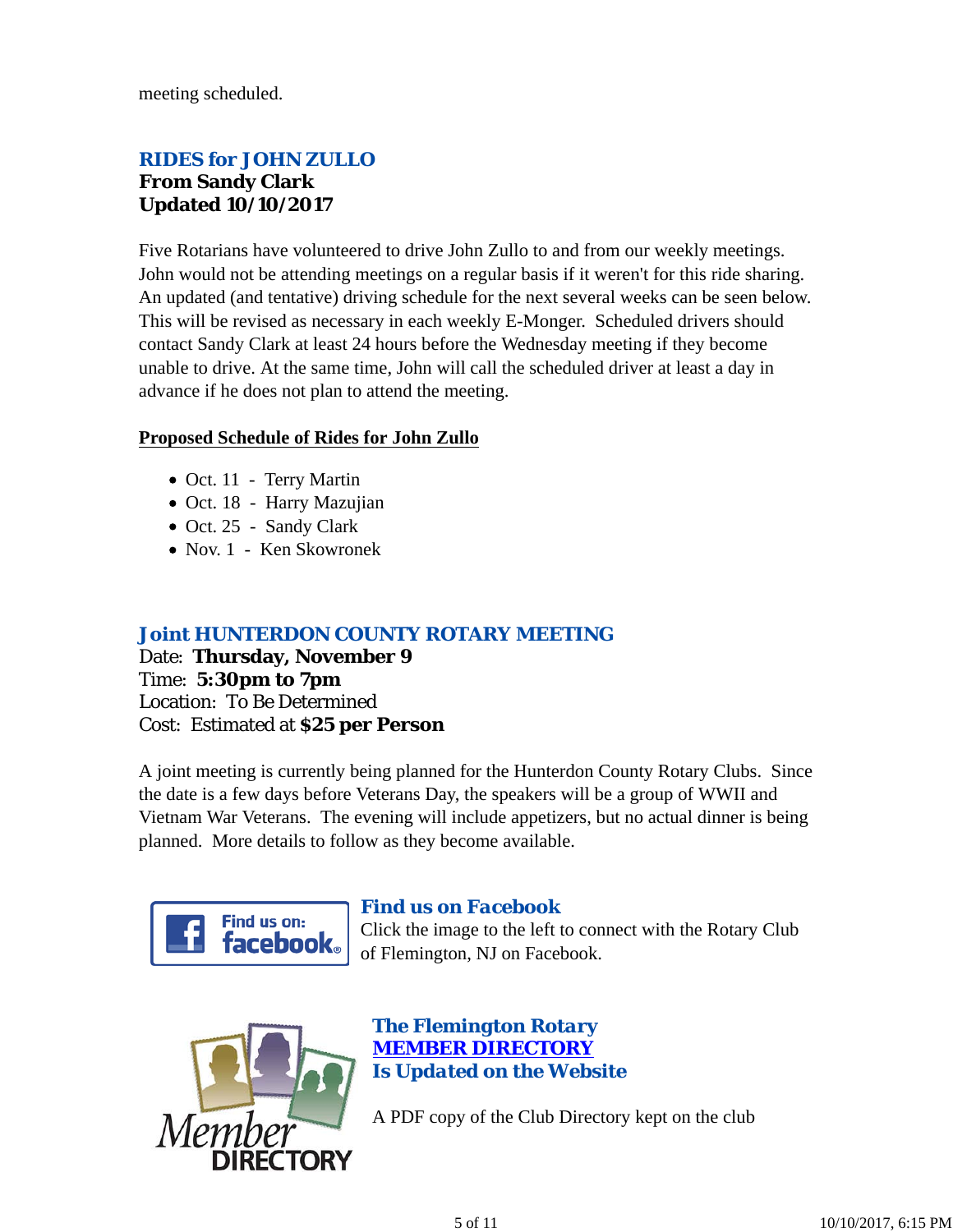website, located on the password protected "**Members Only**" page. To access this, simply goto **www.FlemingtonRotaryNJ.org** and click on "Members Only" in the upper left. The page is password protected. If you do not have the password, simply email us and request it.

If you see any updates that need to be made (a change of address, email, phone number, something is not listed correctly, etc.), please email Sandy Clark and request any changes to be made. **Click Here** to generate an email to Sandy.



### *SPEAKERS & PROGRAMS BEING SOUGHT*

Mick Schaible is looking for some ideas for upcoming meeting programs and speakers. If you have any leads, please pass them onto Mick, who will follow-up to schedule the speaker.

**Click here** to generate an email directly to Mick.



### *HUNTERDON COUNTY CHAMBER OF COMMERCE*

As you know, the Rotary Club of Flemington is a member of the H.C. Chamber of Commerce. This enables all Rotarians the ability to attend a Chamber function as a "member". If someone asks you what your business is, you would explain that you are a member representing the Rotary Club of Flemington. **Click Here** to visit the Chamber website for a listing of upcoming events.

#### *ROTARY DISTRICT 7510 NEWS*

**Click Here** to read the current news from our Rotary District 7510.

### *UPCOMING DATES TO NOTE:*

Wed,  $10/11$ : Flemington Rotary BeerFest. Wed, 10/18: TBA Wed, 10/25: TBA

Wed,  $11/01$ : Ken Hayes - Acquasurvey...unexploded bombs in Laos and the construction of a school there. Wed, 11/08: TBA Wed,  $11/15$ : District Governor Official Visit. Wed, 11/22: TBA Wed, 11/29: TBA

**Next RCOF Board Meeting:** Wed, 10/18 at 5:30 PM (Usually the 3<sup>rd</sup> Wed).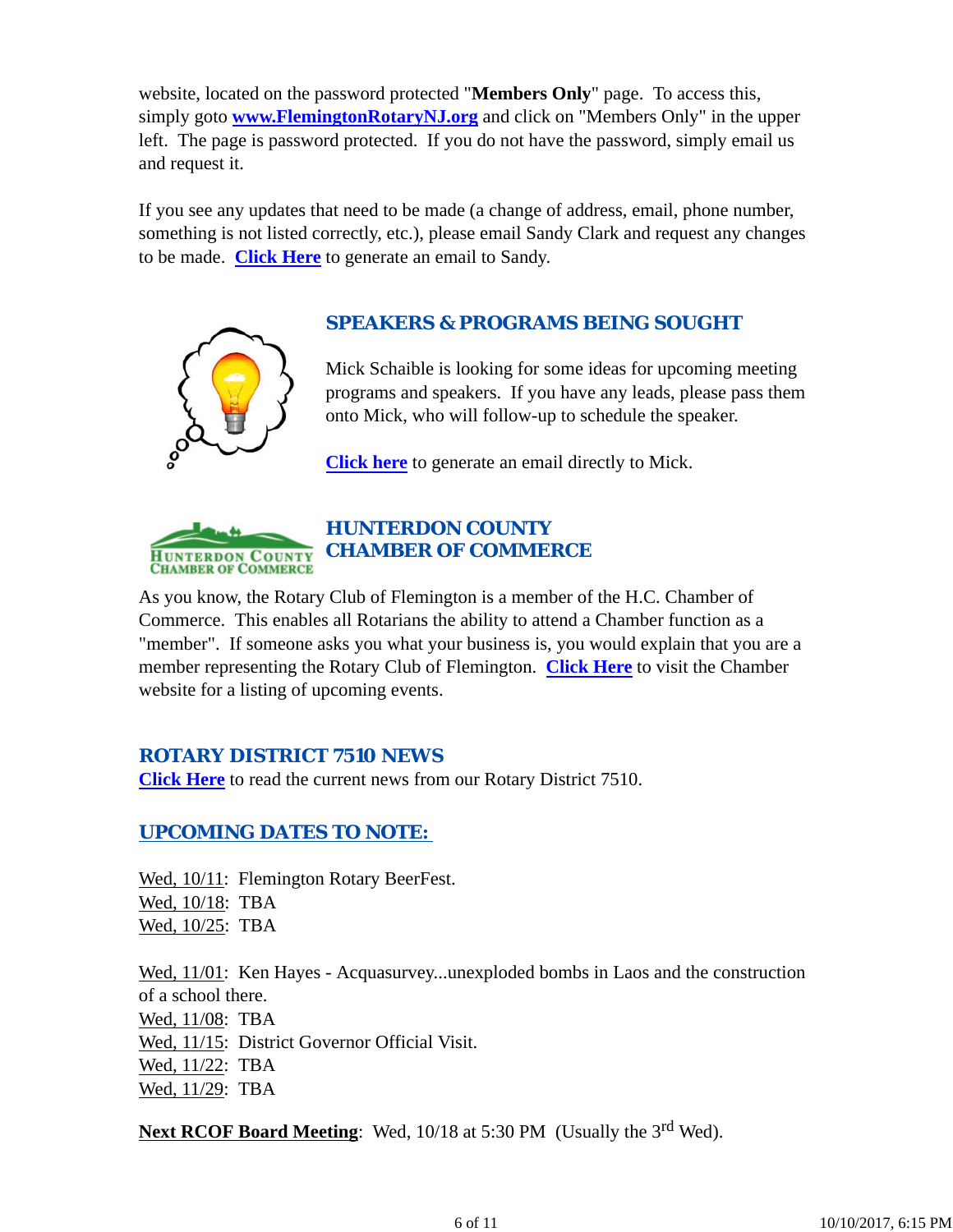**Next Membership Meeting**: Wed, 10/11 at 1:30 PM (Usually the 2<sup>nd</sup> Wed).

**Upcoming RCOF Club Events, Fundraisers, Fellowship Events, Etc**.: 10/14/17 (Sat): **Flemington Rotary BeerFest**.

#### **Rotary District 7510 Events & Functions:**

To Be Announced.

### *COMMITTEE LIST:*

**Click Here** to download the listing of all current Club Committee's and its members.

### *"MEMBERS ONLY" WEBSITE:*

### **Click Here for the Members Only section of the website to find:**

- 1) The "Membership Proposal Form" to propose a new member.
- 2) New Member Information.
- 3) An Online Copy of the Club Membership Directory.
- 4) A Link to All Photos Albums of the Club.

#### *ROTARY WEBSITE LINKS:*

Rotary International: **www.Rotary.org** Rotary District 7510: **www.RotaryNJ.org**

#### *NEARBY ROTARY CLUB MEETINGS:*

As A Rotarian, you are Welcome to attend a Rotary Club meeting anywhere in the world. Click here for the Rotary Club Locator App. Or see below for some local meetings:

#### Mondays

**Lambertville/New Hope** (6:30 pm) - Lambertville Station Restaurant; 11 Bridge Street, Lambertville NJ 08530

**Piscataway** (12:15 pm) - Radisson Hotel; 21 Kingsbridge Road, Piscataway, NJ 08854

#### Tuesdays

**Whitehouse** (12:15 pm) - Max's 22; 456 Route 22 West, Whitehouse Station, NJ 08889 **Princeton** (12:15 pm) - The Nassau Club; 6 Mercer Street, Princeton, NJ 08540 **Bridgewater-Bound Brook** (12:15 pm) - Arbor Glenn; 100 Monroe St, Bridgewater 08807

#### Wednesdays

**Branchburg Township** (7:30 am): Stoney Brook Grille; 1285 Route 28, North Branch, NJ 08876

**Flemington** (12:15pm): Copper Hill Country Club; 100 Copper Hill Road, Ringoes, NJ 08851

**Hillsborough Township** (6:15 pm): Pheasant's Landing; 311 Amwell Road (Rt. 514), Hillsborough, NJ 08844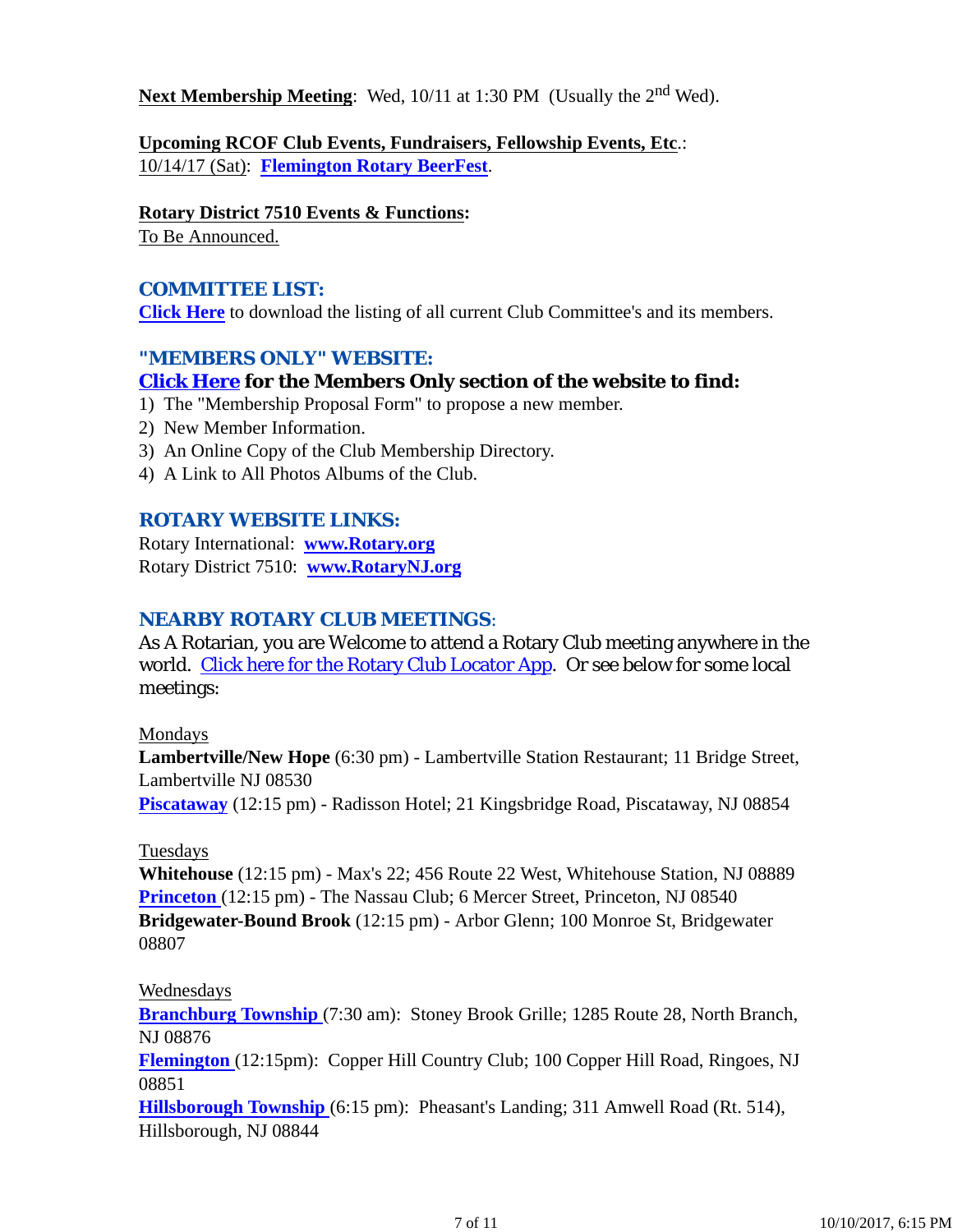#### Thursdays

**Clinton Sunrise** (7:30 am): Clinton Fire Department; New Street, Clinton, NJ 08809 **Somerville/Bridgewater** (12:15 pm): Bridgewater Manor; 1251 US Highway 202/206, Bridgewater, NJ 08807

**Trenton** (12:15 pm): Freddie's Tavern; 12 Railroad Avenue, West Trenton, NJ 08628

#### Fridays

**North Hunterdon** (12:15 pm): Beaver Brook County Club; 25 County Club Drive, Annandale, NJ 08801

**Princeton Corridor** (12:15pm): Hyatt Regency; 102 Carnegie Center, Rt. 1 North, Princeton, NJ 08540

#### eClub

**Rotary eClub of Hunterdon Horizon**: View website for meetings or online makeups.

## RI President's Call for Action in **2017-2018**: **"Rotary: Making a Difference" Rotary Club of Flemington - Our 94th Year**

Founded October 3, 1923 \* Charter #1529 \* District 7510

| <b>Club President</b>                    | <b>Kim Metz</b>                                        |
|------------------------------------------|--------------------------------------------------------|
| President-Elect                          | **Open**                                               |
| Secretary                                | <b>Kyle Fogarty</b>                                    |
| Treasurer, General                       | <b>Nik Kritharis</b>                                   |
| Treasurer, Lunch                         | <b>Ken Skowronek</b>                                   |
| <b>Board Member</b>                      | <b>D.J. Wright</b> (immediate Past-President)          |
| <b>Board Member</b>                      | <b>Sandy Clark</b>                                     |
| <b>Board Member</b>                      | <b>Joe Ziegler</b>                                     |
| Sergeant-at-Arms                         | <b>Dianne Durland</b>                                  |
| R.I. President                           | Ian H.S. Riseley (Sandringham, Victoria,<br>Australia) |
| District Governor (DG)                   | <b>Bob Zeglarski</b> (Roselle-Rosselle Park)           |
| District Governor Elect (DGE)            | <b>John Shockley</b> (Hillsborough)                    |
| District Governor Nomimee (DGN)          | <b>Ann Walko</b> (Watchung-Warren)                     |
| <b>Assistant District Governor (ADG)</b> | <b>Albert Varga</b> (Lambertville-New Hope)            |

Club Meetings: **Wednesday, 12:15 pm, Copper Hill Country Club** 100 Copper Hill Road, Ringoes 08551



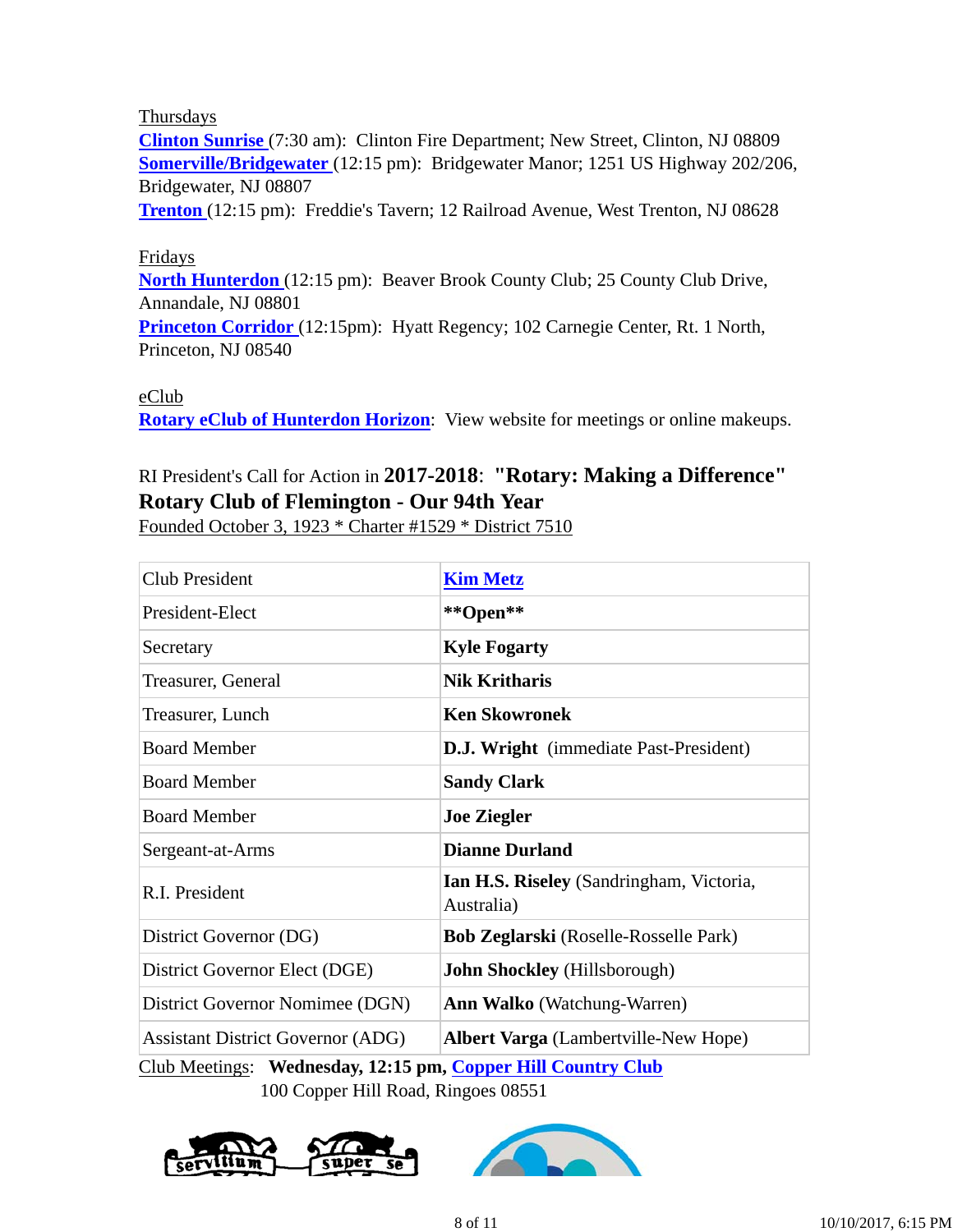

**MISSION STATEMENT:** The mission of Rotary International is to assist and guide Rotarians and Rotary clubs to accomplish the Object of Rotary to ensure Rotary's continuing relevance and to help build a better world, emphasizing service activities by individuals and groups that enhance the quality of life and human dignity, encouraging high ethical standards, and creating greater understanding among all people to advance the search for peace in the world.

**THE OBJECT OF ROTARY:** The object of Rotary is to encourage and foster the ideal of service as a basis of worthy enterprise and, in particular, to encourage and foster:

**1st**: The development of acquaintance as an opportunity for service;

**2nd**: High ethical standards in business and professions, the recognition of the worthiness of all useful occupations, and the dignifying of each Rotarian's occupation as an opportunity to serve society;

**3rd**: The application of the ideal of service in each Rotarian's personal, business and community life;

**4th**: The advancement of international understanding, goodwill, and peace through a world fellowship of business and professional persons united in the ideal of service.

**THE 4-WAY TEST:** "Of the things we think, say or do:

**1st**: Is it the Truth?

- 2<sup>nd</sup>: Is it Fair to all concerned?
- **3rd**: Will it build goodwill and better friendships?
- **4th**: Will it be beneficial to all concerned?"

### *ROTARY's AVENUE'S OF SERVICE*:

**1)** Through **Club Service**, we have fun, build lasting friendships, and make sure that our club runs well.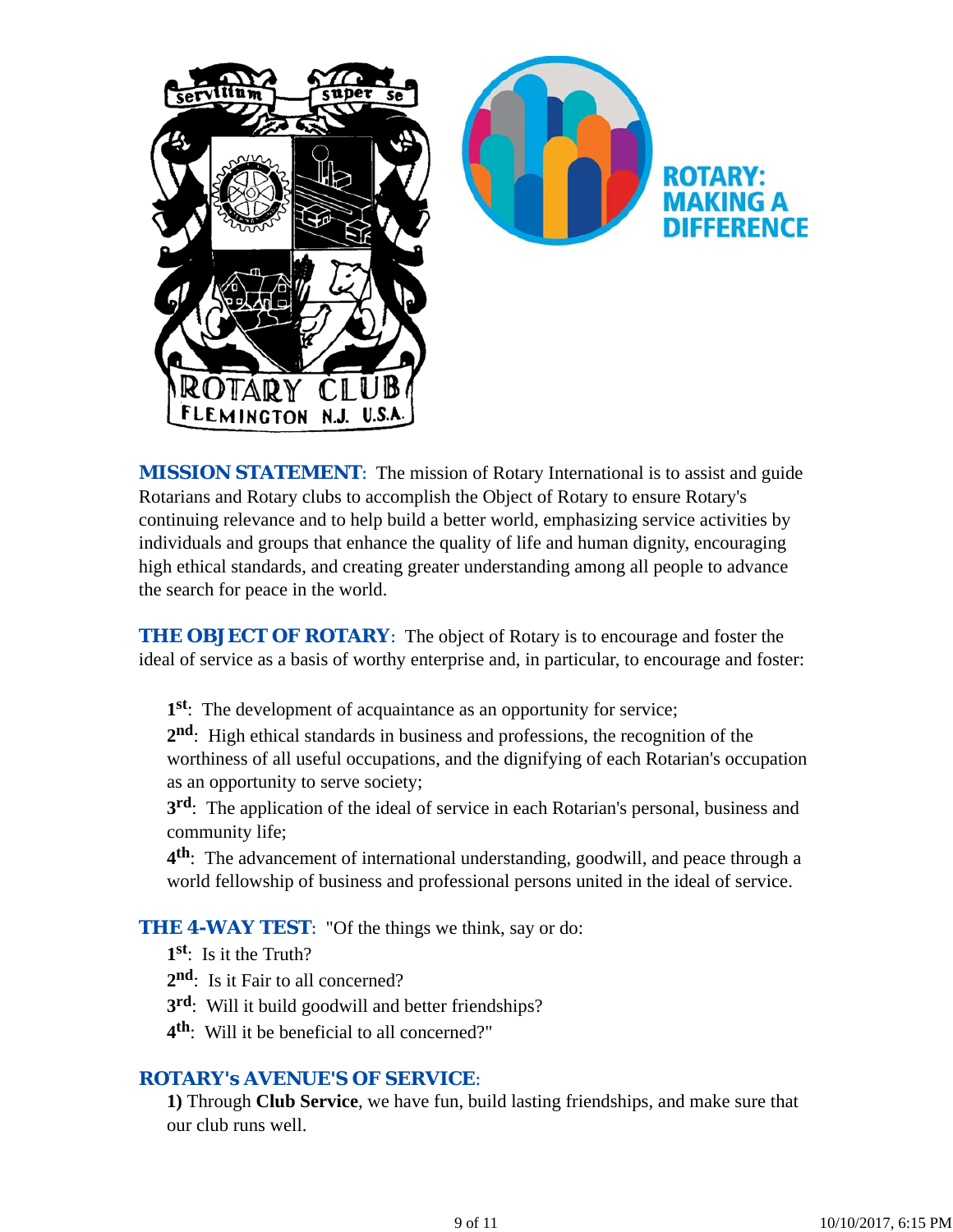**2)** Through **Vocational Service**, we volunteer our professional skills to serve others and promote integrity in everything we do.

**3)** Through **Community Service**, we address local needs and work with our community to bring lasting improvements.

**4)** Through **International Service**, we meet humanitarian needs around the globe and promote world understanding and peace.

**5)** Through **Youth Service**, we work with young people to help them become the next generation of leaders, visionaries, and peacemakers.

## **2017-2018 CLUB MEMBER ROSTER Rotary Club of Flemington, NJ**

| <b>Rotarian</b>                   | <b>Member Since</b> | <b>Classification</b>                    |
|-----------------------------------|---------------------|------------------------------------------|
| Bohler, Herbert C. (Herb)         | 1977                | <b>Specialty Advertising</b>             |
| Boynton, Adam                     | 2016                | <b>Church / Social Services</b>          |
| Chittenden, Robert L. (Bob)       | 2003                | M.E.F.P. Consulting Engineering          |
| Clark, Arthur L. (Sandy)          | 1987                | Printing                                 |
| Davidson, James G. (Jim)          | 2002                | <b>Rubber Products</b>                   |
| del Campo, Ann                    | 2016                | <b>Scientist &amp; Farmer</b>            |
| <b>Durland, Dianne</b>            | 2017                | <b>Community Banking</b>                 |
| Ferrari, Frederick J. (Fred)      | 1964                | Orthodontia                              |
| Fisher, Charles H. (Charlie)      | 1961                | <b>Funeral Services</b>                  |
| Fisher, Thomas H. (Tom)           | 2012                | <b>Property &amp; Casualty Insurance</b> |
| Fogarty, Kyle M.                  | 2017                | <b>Financial Advisor</b>                 |
| Harrison, Jeffrey (Jeff)          | 1996                | Psychotherapy                            |
| <b>Hyatt, Frederic D. (Fred)</b>  | 2017                | <b>Retired - Aerospace</b>               |
| Kamnitsis, Christopher P. (Chris) | 2001                | <b>Financial Planning</b>                |
| Kritharis, Nikolaos (Nik)         | 2016                | Dentistry                                |
| Liebross, Ira                     | 1997                | <b>Family Medicine</b>                   |
| Loew, Darren                      | 2002                | <b>Orthodontics</b>                      |
| Martin, Teresa (Terry)            | 1993                | Solid Waste/Recycling                    |
| Mazujian, Harry                   | 2004                | Clergy                                   |
| McWilliams, Nancy                 | 1992                | Psychotherapy                            |
| Metz, Kim                         | 2007                | <b>Technical Education</b>               |
| Muller, George D.                 | 1964                | <b>Cut Glass Manufacturing</b>           |
| Newland, Robert D. (Bob)          | 1998                | Insurance                                |
| Ownes, Terry M.                   | 1987                | <b>Floor Covering</b>                    |
| Phelan, Christopher J. (Chris)    | 2009                | <b>Chamber Of Commerce</b>               |
| Randolph, R. Wayne                | 1982                | <b>Veterinary Medicine</b>               |
| Ruberto, Johanna S.               | 2016                | <b>High School Administration</b>        |
| Schaible, R. Michael (Mick)       | 1998                | <b>Appraisal Services</b>                |

Current Number of Members: 38